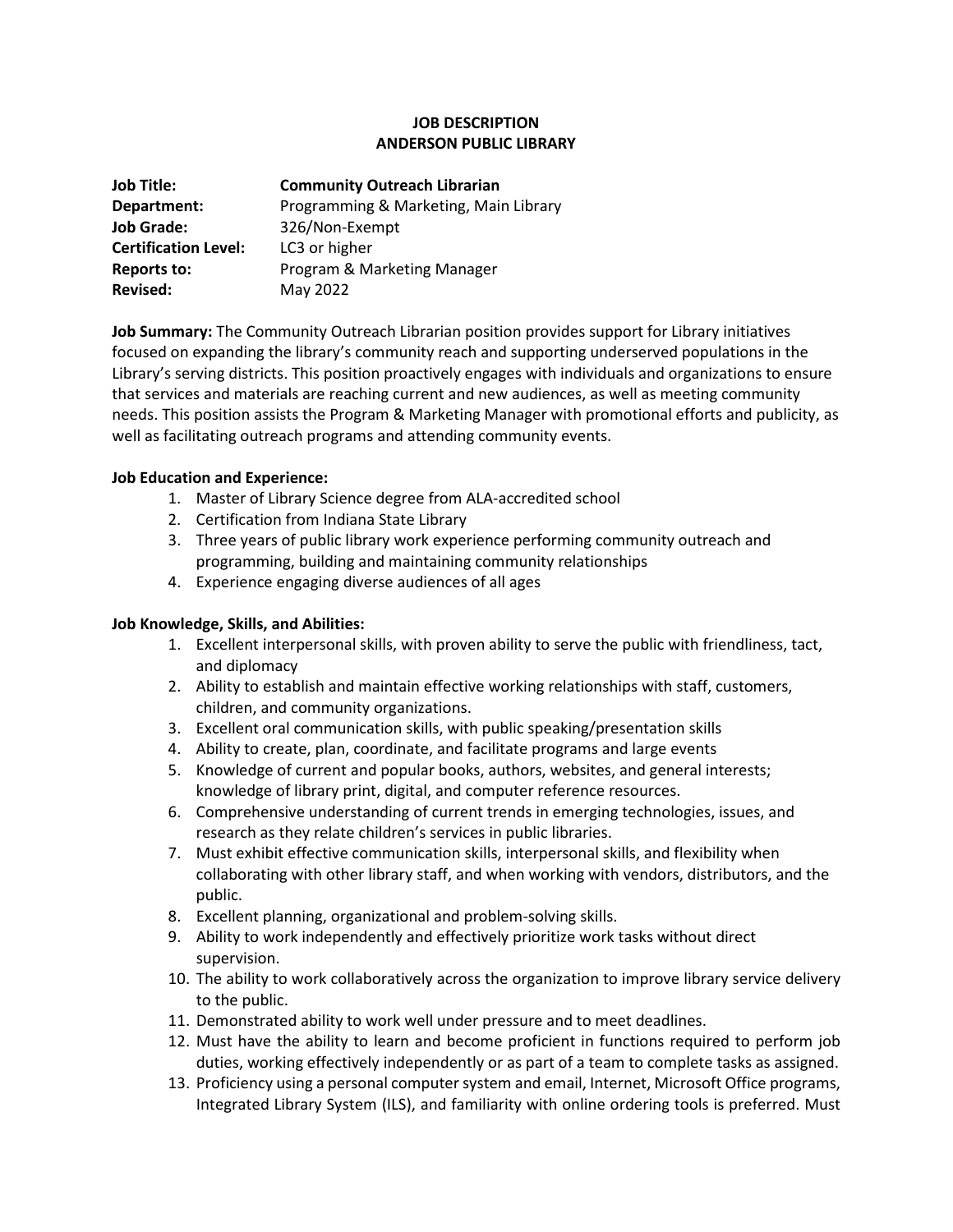be able to learn and become proficient with equipment and software programs as required to effectively and efficiently perform assigned duties.

- 14. Ability to perform clerical work and recordkeeping with accuracy.
- 15. Ability to work a flexible schedule, including nights and weekends.
- 16. Valid driver's license and safe driving record for purposes of driving library and/or personal vehicle to programming sites.
- 17. Satisfactory criminal history background check.
- 18. Strong analytical, negotiating, and problem-solving skills.
- 19. Ability to maintain the confidentiality of sensitive information.

#### **Work Environment:**

*The work environment characteristics described here are representative of those an employee encounters while performing the essential functions of this job. Essential functions, as defined under the Americans with Disabilities Act, may include any of the following representative duties, knowledge, and skills. Reasonable accommodations may be made to enable individuals with disabilities to perform the essential functions.* 

Requires frequent operation of computer equipment, with frequent in-person and phone contact with customers and library staff. While performing duties of this job, the employee is occasionally (less than 1/3 of work time) required to work near equipment with moving mechanical parts, such as paper shredders and book carts. The noise level in the work environment is usually moderate.

### **Physical Demands:**

*The physical demands described here are representative of those that must be met by an employee to successfully perform the essential functions of this job. Essential functions, as defined under the Americans with Disabilities Act, may include any of the following representative duties, knowledge, and skills. Reasonable accommodations may be made to enable individuals with disabilities to perform the essential functions.* 

Specific vision requirements for this position include close vision and the ability to adjust focus. While performing duties of this job, the employee is regularly (over 2/3 of work time) required to: use hands to finger, handle, or feel; and talk or hear. The employee must frequently sit (1/3 to 2/3 of work time). Occasionally (less than 1/3 of work time), the employee must: stand; walk; reach with hands and arms; and stoop, kneel, crouch, or crawl. While performing duties of this job, the employee must frequently (1/3 to 2/3 of work time) exert up to 25 pounds of force to lift or move objects and must occasionally (less than1/3 of work time) exert up to 50 pounds of force to lift or move objects.

#### **Equipment Used:**

- 1. Personal computer system with peripherals, printer, and barcode scanner
- 2. Laptop computer
- 3. iPads
- 4. Multi-line phone system
- 5. Copier
- 6. LCD projection unit
- 7. DVD player
- 8. Ellison machine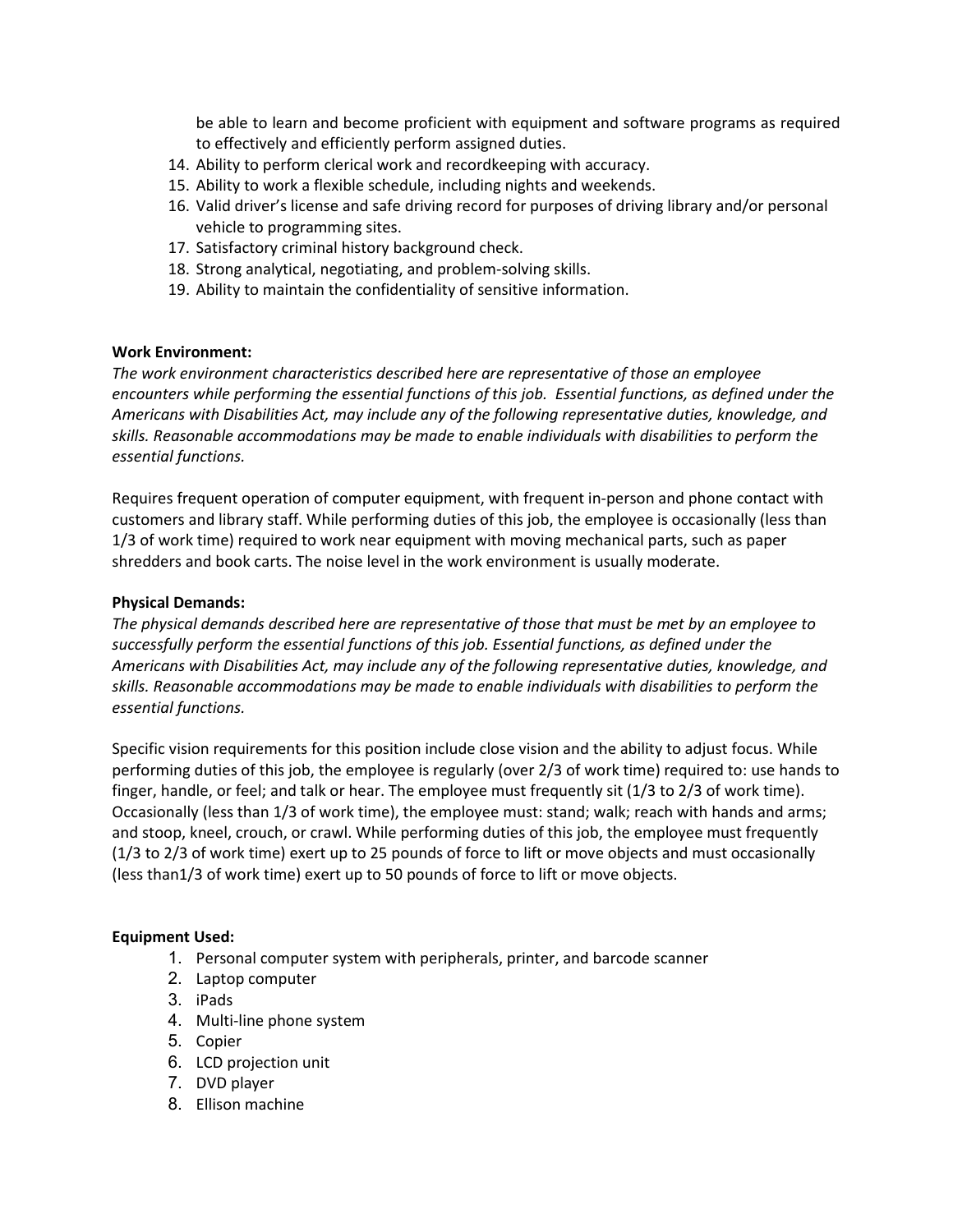- 9. Lamination machine
- 10. Weather radio
- 11. Two-way radio
- 12. Tiered rolling book carts
- 13. Step ladder
- 14. Library vehicle

# **Essential Job Duties:**

- 1. Delivers library services to underserved and unreached areas of the community and works to expand the library's reach in the community
- 2. Assists the Program & Marketing Manager with coordinating outreach opportunities with community organizations and businesses, attends community events and programs to share the vision of the library and promote library services and programs
- 3. Assists the Program & Marketing Manager with creating and distributing library materials and promotional items to the community
- 4. Aids in the development and implementation of outreach programs at the Library and in the community for diverse audiences; focus on reaching new audiences
- 5. Aids in building and maintaining collaborative relationships and has a passion for engaging the community with a positive and enthusiastic approach to working with multiple stakeholders
- 6. Provides outreach programming that is inclusive and accessible, and participates in event planning for a diverse population; visits apartment complexes, nursing homes, and other assisted living facilities to provide library programming, materials, and services
- 7. Coordinates Homebound Delivery services
- 8. Serves customers at the Information Services Desk by providing reference assistance and reader's advisory, locating materials and other resources, and assisting customers in using the library catalog, computers, and other public equipment
- 9. Participates in a variety of community activities and public speaking opportunities as assigned; provides positive image of library
- 10. Responds to collection requests from customers and staff.
- 11. Demonstrates a professional, positive, cooperative, team-oriented working relationship with staff, coworkers, and volunteers.
- 12. Complies with the library's Employee Handbook, Code of Ethics, Internal Control Manual, and all policies and procedures.
- 13. Maintains reliable attendance; reports to work as scheduled and clocks in and out on time
- 14. Assists in keeping safe, orderly, and neat environments in public service and staff areas
- 15. Actively participates as a member of the Outreach Team
- 16. Attends conferences, workshops, and training relevant to professional development and responsibilities to earn LEU's to maintain appropriate certification
- 17. Performs other tasks and special projects assigned by manager

## **Other Duties:**

- 1. Helps orient and train new staff members
- 2. May serve on library work committees
- 3. May fill in at public service desks

I certify that I have read and understand the job description for my position.